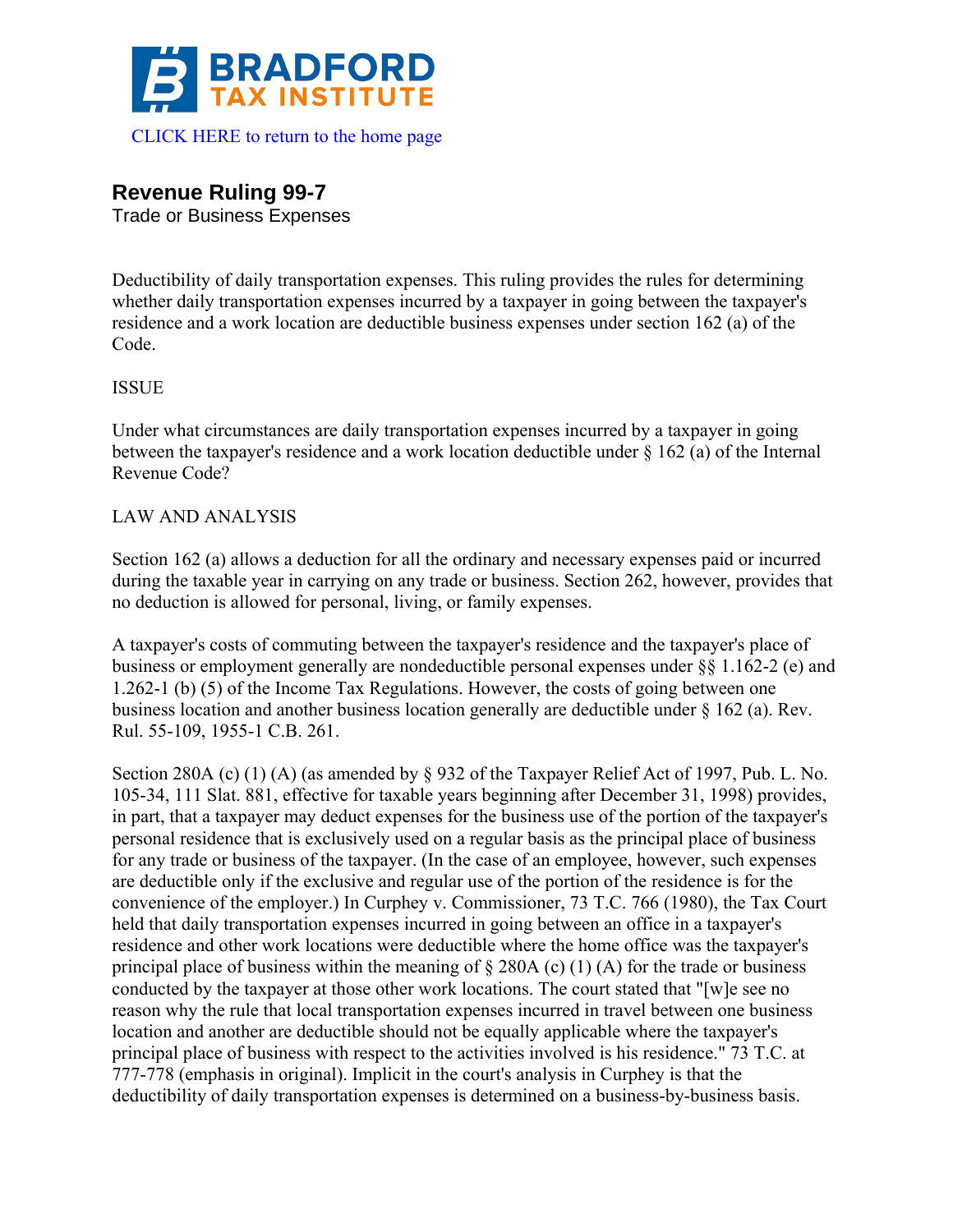Rev. Rul. 190, 1953-2 C.B. 303, provides a limited exception to the general rule that the expenses of going between a taxpayer's residence and a work location are nondeductible commuting expenses. Rev. Rul. 190 deals with a taxpayer who lives and ordinarily works in a particular metropolitan area but who is not regularly employed at any specific work location. In such a case, the general rule is that daily transportation expenses are not deductible when paid or incurred by the taxpayer in going between the taxpayer's residence and a temporary work site inside that metropolitan area because that area is considered the taxpayer's regular place of business. However, Rev. Rul. 190 holds that daily transportation expenses are deductible business expenses when paid or incurred in going between the taxpayer's residence and a temporary work site outside that metropolitan area.

Rev. Rul. 90-23, 1990-1 C.B. 28, distinguishes Rev. Rul. 190 and holds, in part, that, for a taxpayer who has one or more regular places of business, daily transportation expenses paid or incurred in going between the taxpayer's residence and temporary work locations are deductible business expenses under § 162 (a), regardless of the distance.

Rev. Rul. 94-47, 1994-2 C.B. 18, amplifies and clarifies Rev. Rul. 190 and Rev. Rul. 90-23, and provides several rules for determining whether daily transportation expenses are deductible business expenses under § 162 (a). Under Rev. Rul. 94-47, a taxpayer generally may not deduct daily transportation expenses incurred in going between the taxpayer's residence and a work location. A taxpayer, however, may deduct daily transportation expenses incurred in going between the taxpayer's residence and a temporary work location outside the metropolitan area where the taxpayer lives and normally works. In addition, Rev. Rul. 94-47 clarifies Rev. Rul. 90- 23 to provide that a taxpayer must have at least one regular place of business located "away from the taxpayer's residence" in order to deduct daily transportation expenses incurred in going between the taxpayer's residence and a temporary work location in the same trade or business, regardless of the distance. In this regard. Rev. Rul. 94-47 also states that the Service will not follow the decision in Walker v. Commissioner, 101 T.C. 537 (1993). Finally, Rev. Rul. 94-47 amplifies Rev. Rul. 190 and Rev. Rul. 90-23 to provide that, if the taxpayer's residence is the taxpayer's principal place of business within the meaning of  $\S 280A$  (c) (1) (A), the taxpayer may deduct daily transportation expenses incurred in going between the taxpayer's residence and another work location in the same trade or business, regardless of whether the other work location is regular or temporary and regardless of the distance.

For purposes of both Rev. Rul. 90-23 and Rev. Rul. 94-47, a temporary work location is defined as any location at which the taxpayer performs services on an irregular or short-term (i.e., generally a matter of days or weeks) basis. However, for purposes of determining whether daily transportation expense allowances and per diem travel allowances for meal and lodging expenses are subject to income tax withholding under § 3402, Rev. Rul. 59-371, 1959-2 C.B. 236, provides a I-year standard to determine whether a work location is temporary Similarly, for purposes of determining the deductibility of travel away-from-home expenses under  $\S$  162 (a) (2), Rev. Rul. 93-86, 1993-2 C.B. 71, generally provides a 1-year standard to determine whether a work location will be treated as temporary

The Service has reconsidered the definition of a temporary work location in Rev. Rul. 90-23 and Rev. Rul. 94-47, and will replace the "irregular or short-term (i.e., generally a matter of days or weeks) basis" standard in those rulings with a 1-year standard similar to the rules set forth in Rev. Rul. 59-371 and Rev. Rul. 93-86.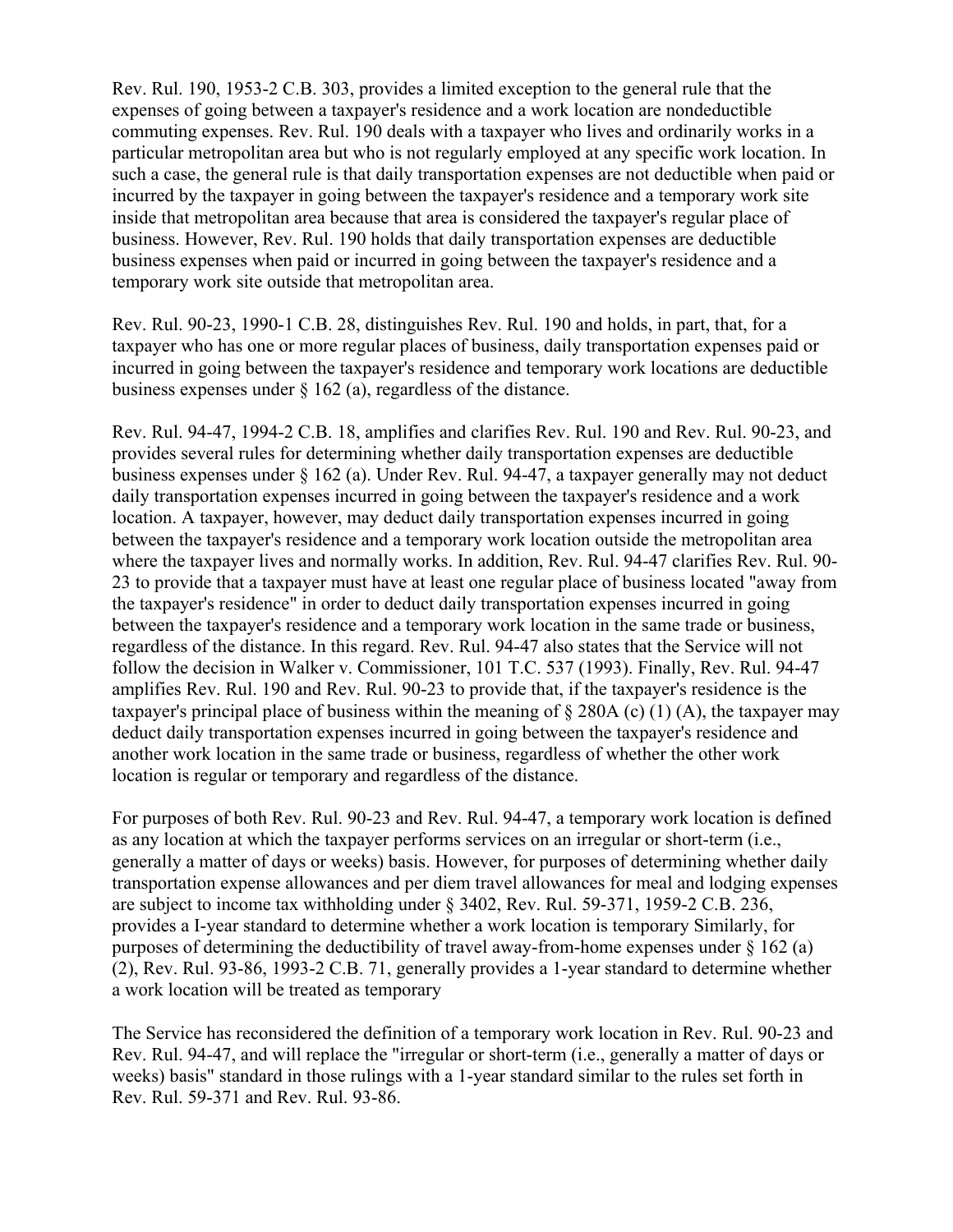If an office in the taxpayer's residence satisfies the principal place of business requirements of § 280A (c)  $(1)$  (A), then the residence is considered a business location for purposes of Rev. Rul. 90-23 or Rev. Rul. 94-47. In these circumstances, the daily transportation expenses incurred in going between the residence and other work locations in the same trade or business are ordinary and necessary business expenses (deductible under § 162 (a)). See Curphey; see also Wisconsin Psychiatric Services v. Commissioner, 76 T.C. 839 (1981). In contrast, if an office in the taxpayer's residence does not satisfy the principal place of business requirements of § 280A (c) (1) (A), then the business activity there (if any) is not sufficient to overcome the inherently personal nature of the residence and the daily transportation expenses incurred in going between the residence and regular work locations. In these circumstances, the residence is not considered a business location for purposes of Rev. Rul. 90-23 or Rev. Rul. 94-47, and the daily transportation expenses incurred in going between the residence and regular work locations are personal expenses (nondeductible under §§ 1.162-2 (e) and 1.262-1 (b) (5)). See Green v. Commissioner, 59 T.C. 456 (1972); Fryer v. Commissioner, T.C. M. 1974-77.

For purposes of determining the deductibility of travel-away-from-home expenses under §162 (a) (2), Rev. Rul. 93-86 defines "home" as the "taxpayer's regular or principal (if more than one regular) place of business." See Daly v. Commissioner, 72 T.C. 190 (1979), aff'd, 662 F.2d 253 (4th Cir. 1981); Flowers v. Commissioner, 326 U.S. 465, 90 L. Ed. 203, 66 S. Ct. 250 (1946), 1946-1 C.B. 57.

#### HOLDING

In general, daily transportation expenses incurred in going between a taxpayer's residence and a work location are nondeductible commuting expenses. However, such expenses are deductible under the circumstances described in paragraph  $(1)$ ,  $(2)$ , or  $(3)$  below.

- (1) A taxpayer may deduct daily transportation expenses incurred in going between the taxpayer's residence and a temporary work location outside the metropolitan area where the taxpayer lives and normally works. However, unless paragraph (2) or (3) below applies, daily transportation expenses incurred in going between the taxpayer's residence and a temporary work location within that metropolitan area are nondeductible commuting expenses.
- (2) If a taxpayer has one or more regular work locations away from the taxpayer's residence, the taxpayer may deduct daily transportation expenses incurred in going between the taxpayer's residence and a temporary work location in the same trade or business, regardless of the distance. (The Service will continue not to follow the Walker decision.)
- (3) If a taxpayer's residence is the taxpayer's principal place of business within the meaning of  $\S 280A$  (c) (1) (A), the taxpayer may deduct daily transportation expenses incurred in going between the residence and another work location in the same trade or business, regardless of whether the other work location is regular or temporary and regardless of the distance.

For purposes of paragraphs (1), (2), and (3), the following rules apply in determining whether a work location is temporary If employment at a work location is realistically expected to last (and does in fact last) for 1 year or less, the employment is temporary in the absence of facts and